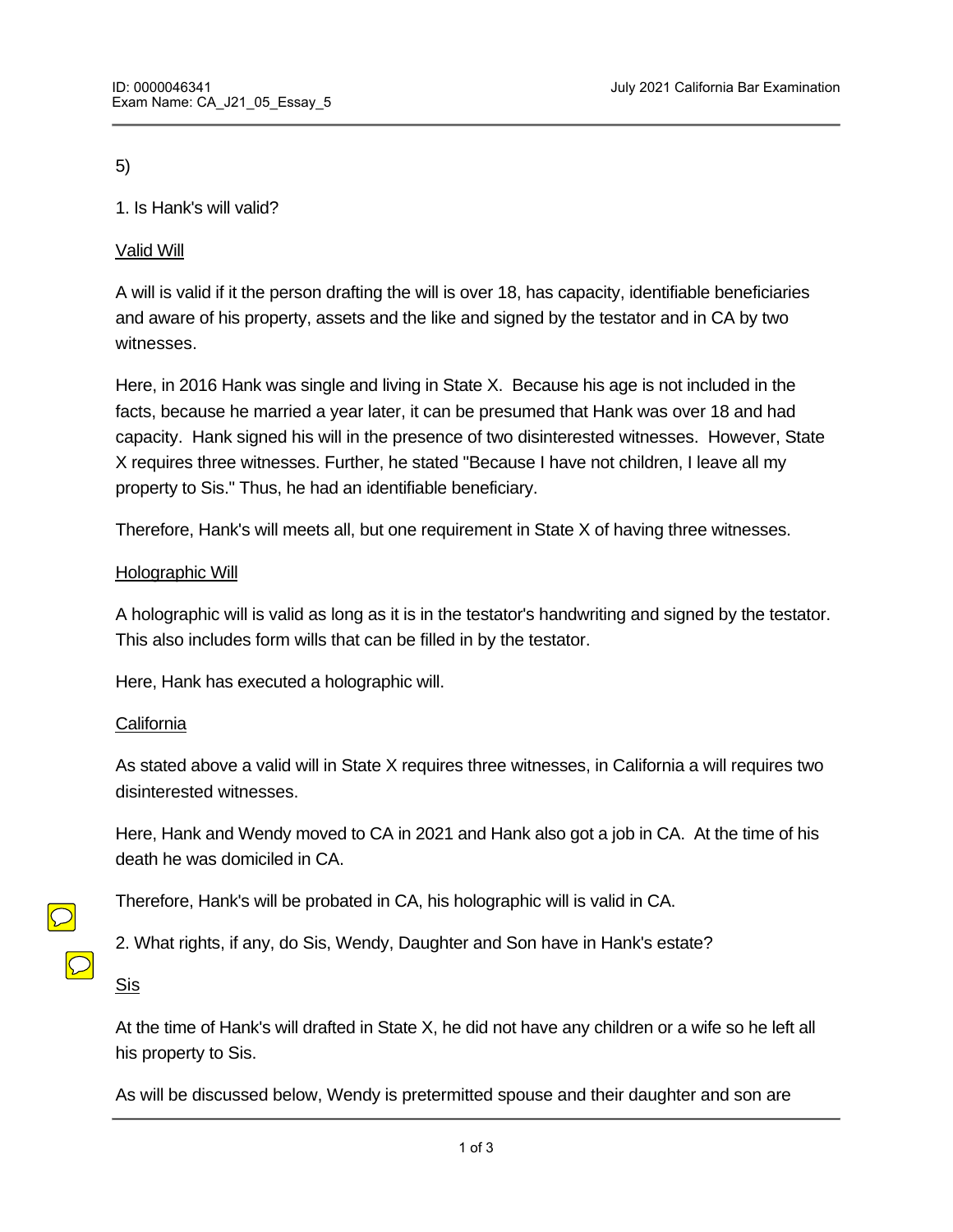omitted children which will be recognized in CA and will take an testate share of Hank's property.

Therefore, Sis will get 1/4 of Hank's estate from the bank account. Potentially, Sis could make a claim for the separate property if that was the only property he owned at the time of State X will because it is considered separate property. If the court determines differenty SIs may have claim to 1/4 share in the property or 1/4 share in the proceeds from the sale,

## Wendy

 $\bigcirc$ 

 $\bigcirc$ 

California is a community property state. Property acquired during marriage is community property, property before marriage through, gift, bequest of devise is considrered separate property.

## Separate Property

As defined above, SP is property that is acquired before marriage or during marriage through inheritance.

Hank had kept land he had inherited from his mother titled in his name alone. From the facts there is no indication that Hank changed the title of the property to include Wendy and if the property gained any profit for rent or the like, not indicated here, he did not commingle those funds with Wendy.

If the only property that Hank owns is this the one from his mother and is considered separate property, is Sis cannot make a claim to it the property may be divided up in terms of ownership or Wendy would be entitled to half of the separate property and the remaining beneficiaries would split the other half and the same would be should the property be sold.

Thus, while the property is separate property according to California CP law, depending on what the court decided Wendy may be entitled to a share of the property or sale proceeds.

## Pretermitted Spouse

Bank Account

Pretermitted spouse is a spouse that was not included in a will either because they were provided for outside of the will, or the will was created before the marriage.

Here, Wendy and Hank married in 2017 while still living in State X. Because Hank did not draft another will, Wendy will be able to claim her share of Hank's CP even though she was not included in his will according CA CP law.

Therefore, Wendy will have claim to half of Hank's estate as a pretermitted spouse.